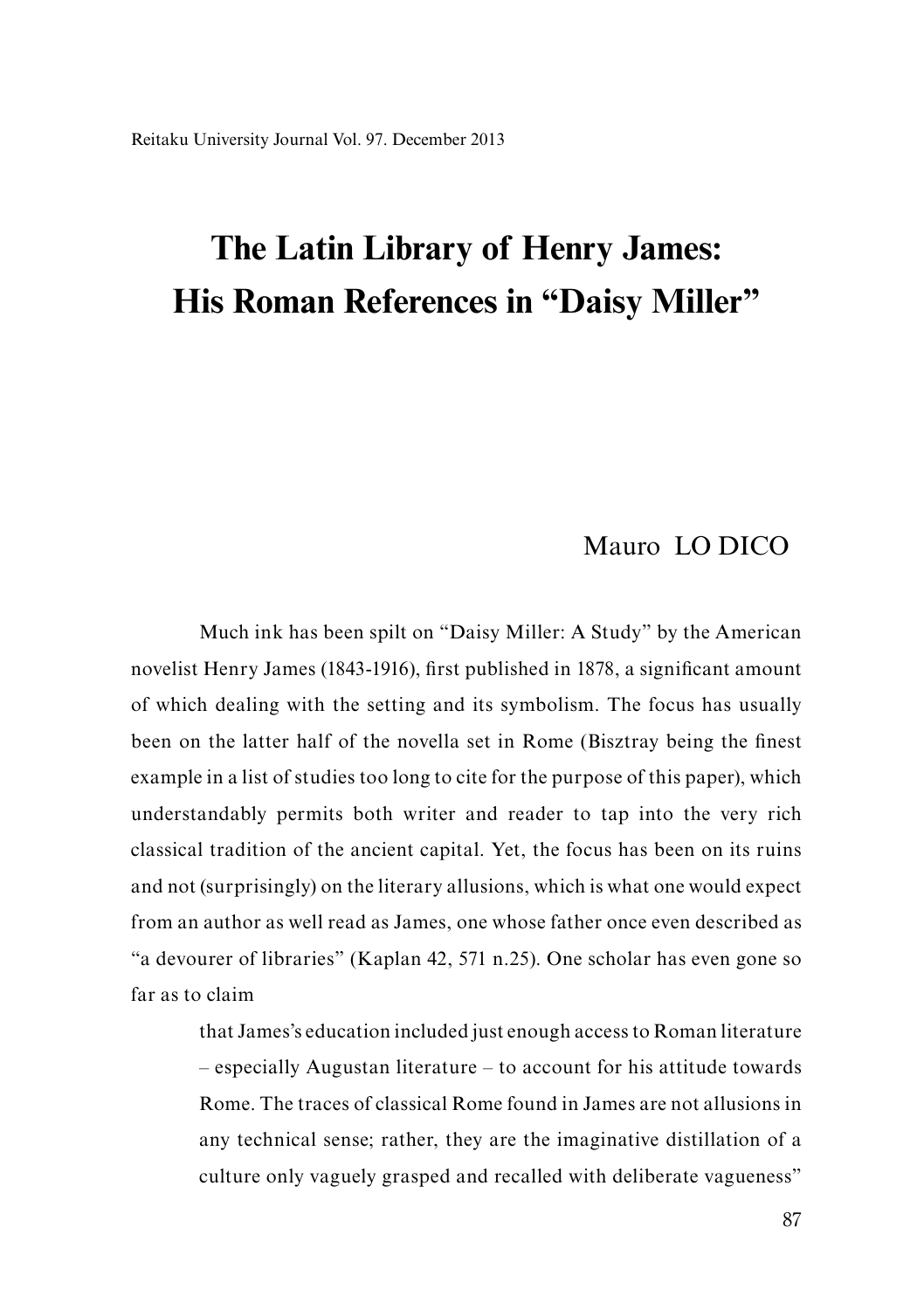(Block 142).

Alternatively, when a study analyses the former Swiss half of the tale, the classical reading tends to ebb (Wood being the prime instance of, again, works too many to reference here). This essay, then, demonstrates how classical the entire text is from a literary perspective, in addition to its more well know nonliterary counterpart. As the renowned Jamesian Adeline R. Tintner once described the Rome in James's novel *Roderick Hudson* as "all museum" (*The Museum World of Henry James* 43), "Daisy Miller" as a whole can comparatively be viewed as his Latin library.

The novella's overall setting comes from James's European trips taken in 1869 (*CLHJ 1855-1872 2*: 3-241) and 1872-3 (*1872-1876* 1). A letter sent to his older brother William, the famous psychologist and philosopher, from Rome dated 9 April 1873 confirms this fact:

But in the long run I have gained for it has all [sic] after all been "quite an experience" & I have gathered more impressions I am sure than I suppose – impressions I shall find a value in when I come to use them.  $(255-6)$ 

He seems also to have used some of the imagery from his past travel essays such as "Swiss Notes" (19 September 1872; *CTW* 2: 626-32), "Roman Rides" (August 1873; 433-4) and "From a Roman Note-Book" (November 1873; 471- 2), all of which include references to the ancient periods of Switzerland and, of course, Italy. Vevey, to begin with, used to be an ancient Roman military stop (Deakin 4). The hotel there, where the first half of the story takes place, Hôtel des Trois Couronnes, is where the Nortons stayed in July 1869 (*CLHJ 1855- 1872 2*: 25, 28), where James twice visited them (25, 29-30, 40, 43, 50, 102), and where he himself stayed on 5 July 1872 with his sister and aunt (*1872-1876* 1: 39, 47-8). The narrator of "Daisy Miller" describes it as being "classical" (*CS* 2: 238) in the opening paragraph, and the Tuscan columns inside can still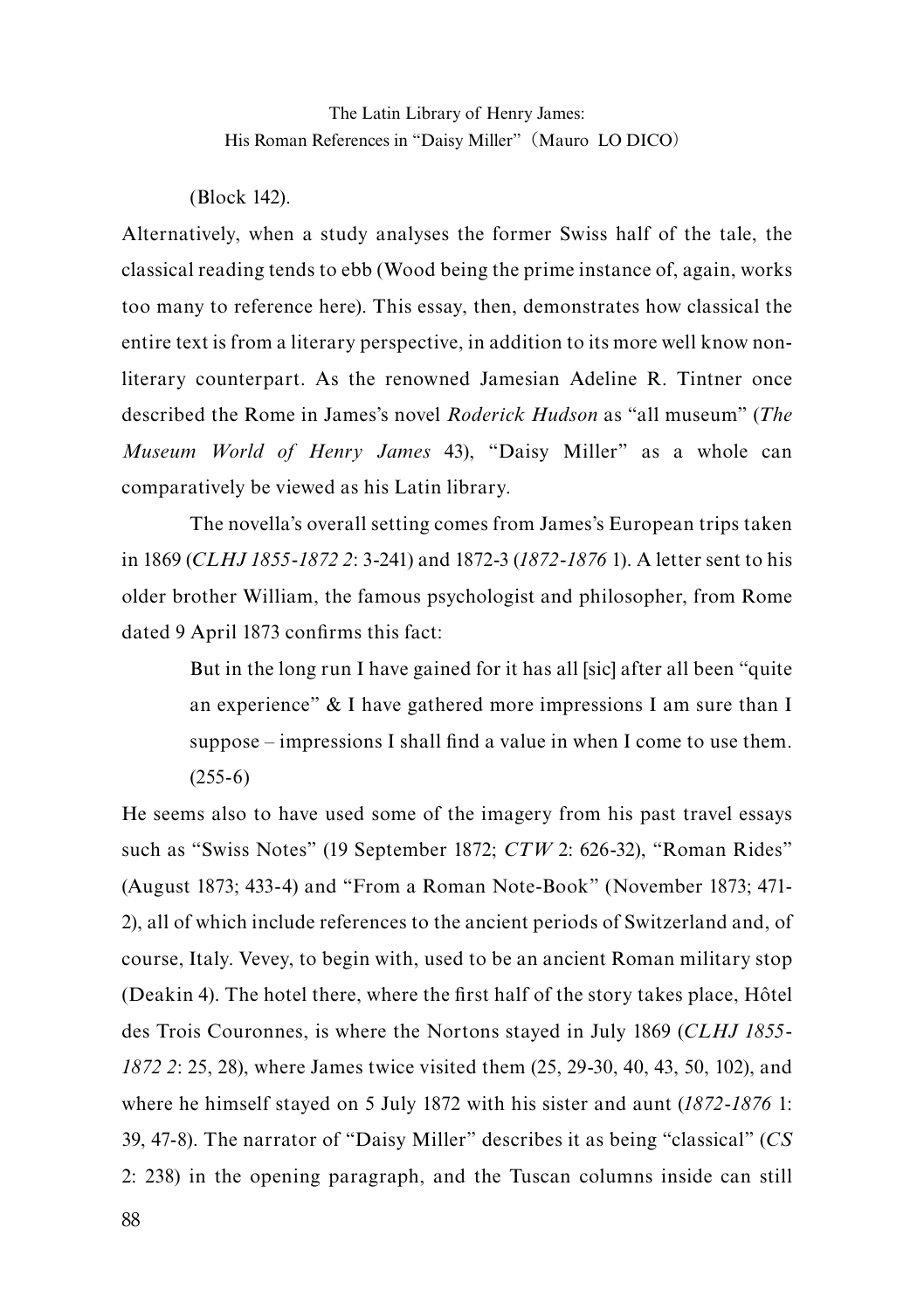attest to that description.<sup>1</sup>

Vevey and the Trois Couronnes are "seated upon the edge of a remarkably blue lake – a lake that it behoves every tourist to visit." "The starlit lake" (254) with its "beauties" (263) is, of course, Lake Geneva. Coupled with the "sights and sounds which evoke a vision, an *echo*, of Newport and Saratoga [springs]" (emphasis added) the setting begins to resonate with lines from the third book of Ovid's *Metamorphoses* (ll.339-510;) recounting the myth of Echo and Narcissus, where

fons erat inlimis, nitidis argenteus undis (l.407)

[the spring was clean, the water a shiny silver] $2$ 

and which Narcissus, like the tourists in the novella, is "faciemque loci fontemque secutus" (l.414), "attracted to the appearance of the place and the spring."3

Furthermore,

There is a flitting hither and thither of "stylish" young girls, a rustling of muslin flounces, a rattle of dance-music in the morning hours, a sound of high-pitched voices at all times (*CS* 2: 238),

reminding one of Domenichino's (neo)classical, pastoral painting *Diana and Her Nymphs at Play* (1616-7). In the dramatic version (1882) of the novella, Mrs. Costello complains that "[s]he's [Daisy is] always wandering about the garden" (*CP* 126). It should also be noted that Vevey held the Fête des Vignerons every year, an ancient Roman feast of wine in honour of Bacchus

<sup>1</sup> For view of the interior, visit http://www.le-voyage.com/vip-luxury-travel/en/ externalImage.svc?sp=zmtgallery\_big%2Ci150859%2Ccnull%2Cmimage%2Fjpeg%2Cmi mage%2Fjpeg.

<sup>2</sup> All translations are mine, unless otherwise stated.

<sup>3</sup> Scholars have already noted traces of this epic throughout James's long career (Laschinger), particularly the myth of Narcissus (Claggett).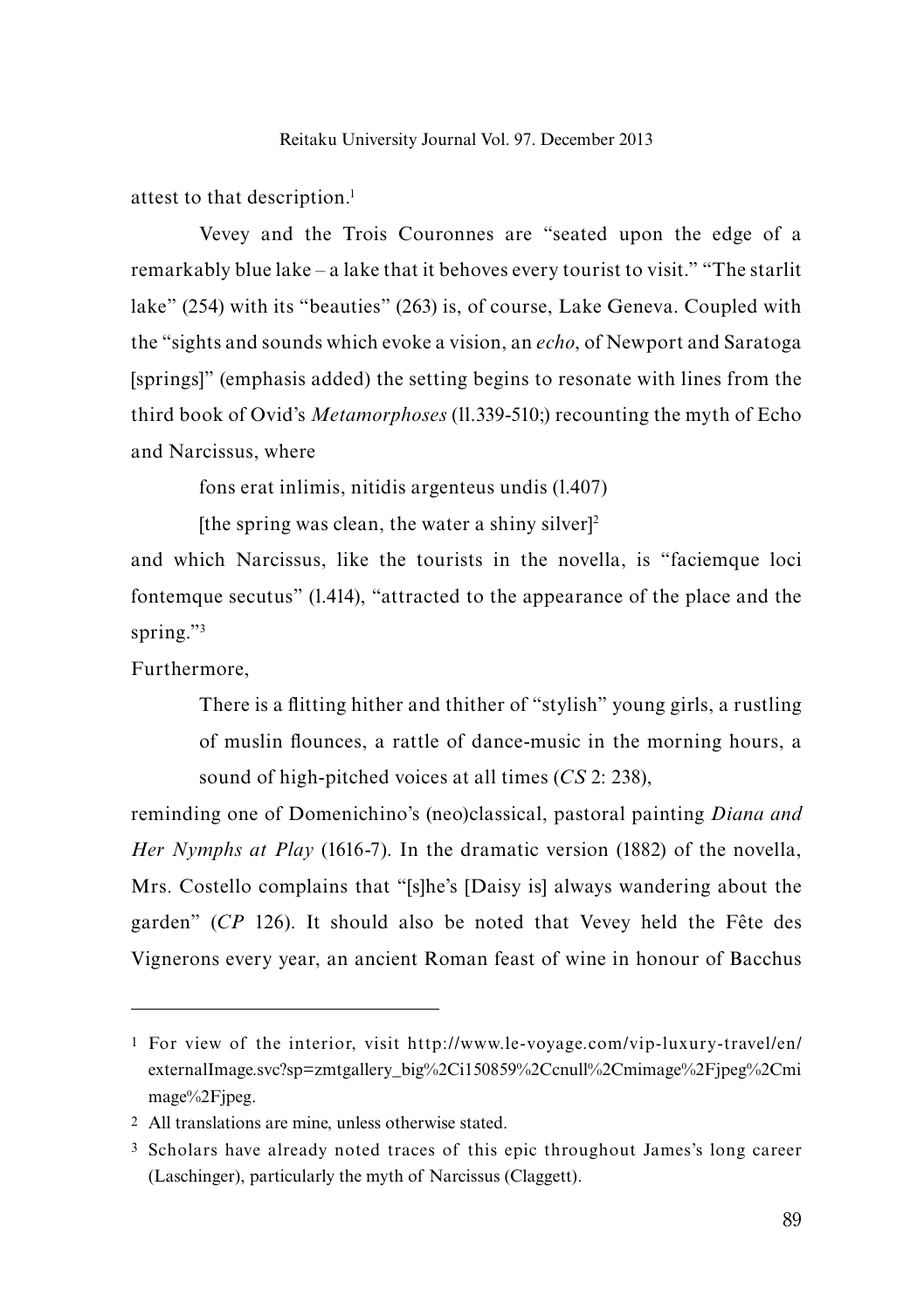(Deakin 4).

Like the "resonabilis" (Ov. *Met.* III.358, "resounding") and "garrula" (l.360, "babbling") nymph Echo who even "longo prudens sermon tenebat" (l.364, "cunningly held in long conversation") Juno, the queen of the gods, Annie P. (*CS* 2: 244) "Daisy" Miller constantly "chatter[s]" (245, 261, 267, 280, 283, 292), "talk[s]" (261, 263, 280), "teas[es]" (264), "convers[es]" (266), "flirt[s]" (281), and "tell[s]" her modern Roman companion, Giovanelli, what to do (284), admitting herself that she "was always fond of conversation" (271). Mrs. Costello even labels her a "chatterbox" in the play (*CP* 135), while in the novella Frederick Forsyth Winterbourne believes that one of her conversations "was the most charming *garrulity* he had ever heard" (*CS* 2: 261, emphasis added). His Aunt Costello claims that "[s]he goes on from day to day, from hour to hour, as they did in the Golden Age" (285) referring to the first period of classical mythology as recorded by Hesiod in his *Works & Days* (ll.109-29), Virgil in both his *Eclogues* (IV) and *Aeneid* (VI.791-807, VIII.314-36), Horace in an *Epode* (XVI.64) and *Ode* (IV.2.39-40) as well as Ovid in his *Metamorphoses* (I.89-112). The year before "Daisy Miller" was published, James wrote to his friend Elizabeth Boott, who was in Rome, where he longed to be:

never are the quiet & lonely – the *golden*-aired – places of Rome, so enchanting as now. Go to the quietest & *goldenest* & imprint a kiss, from me, upon some sunny slab of travertine! (*CLHJ 1876-1878* 1: 60; emphasis added).

This allusion to nymphs and divine entertainment is not restricted to Daisy. On their first date, Winterbourne asks her on the boat ride to the Château de Chillon, "Should you like me to dance a hornpipe on the deck?" (*CS* 2: 262), the traditional British dance of sailors. Simultaneously, however, the rhetorical question also doubles as a reference to Pan, the Greek god of nature and companion of nymphs, who often moves to the tune of his own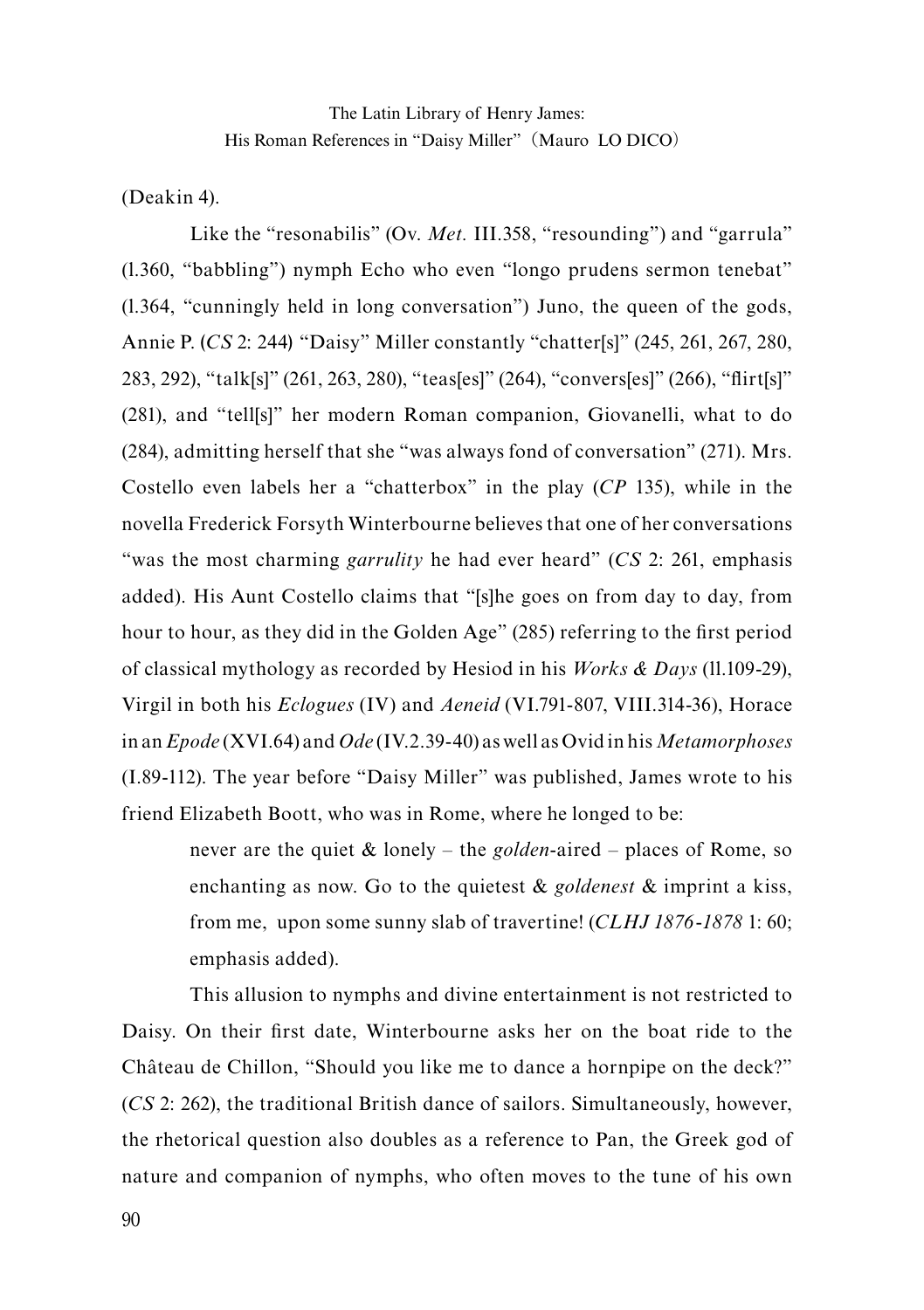trademark flute as Ovid recounts in a later story in his epic (*Met.* XI.146-71). In Rome Daisy finds her Pan in Giovanelli who has

> got the most lovely voice and he knows the most charming set of songs. I made him go over them this evening, on purpose; we had the greatest time at the hotel" (*CS* 2: 280)

as the narrator agrees: "He sang, very prettily, half-a-dozen songs" and Daisy sat at a distance from the piano, and though she had publicly, as it were, professed a high admiration for his singing, talked, not

inaudibly, while it was going on."4

She, naturally, wants to dance to the music like her mythological counterparts, while Winterbourne fails to take this opportunity to assume the role of the deity of the wild:

"I am not sorry we can't dance," Winterbourne answered; "I don't dance"

"Of course you don't dance; you're too stiff," said Miss Daisy.

The final connection between the Ovidian myth of Echo and Narcissus and James's story occurs at the end of both narratives. As Narcissus dies of a broken heart, the mourning nymphs look for his corpse,

nusquam corpus erat; croceum pro corpora florem

inveniunt foliis medium cingentibus albis (*Met*. III.509-10)

[but it was not there; instead of his body, they found a flower

its yellow centre surrounded by white petals].

The narcissus is described not so dissimilarly to the daisy, both white flowers with yellow centres. In James's version, the story concludes also with a loved one, Winterbourne, "staring at the raw protuberance among the April daisies"

<sup>4</sup> Adeline R. Tintner sees the Italian as another classical mythological figure, namely Cupid ("*Daisy Miller* and Chaucer's 'Daisy' Poem" 17) and/or his Greek equivalent Eros (21).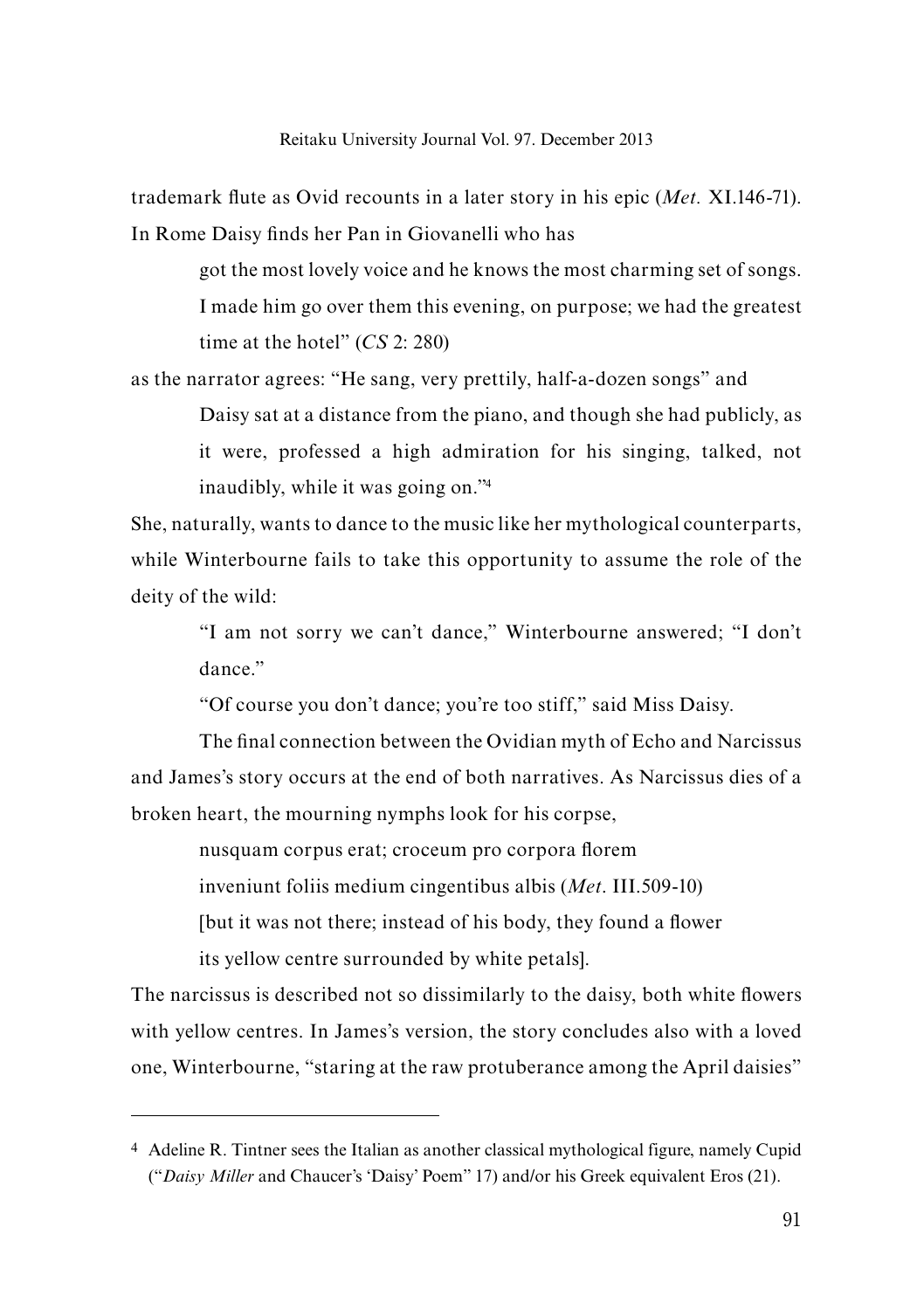(*CS* 2: 295) of Miss Miller's grave. This time, ironically, unlike the mythological mourners, he is the one responsible for the broken heart of the American nymph leading to her figurative death.

When the reader is first introduced to Daisy's younger brother, Randolph C. Miller, he is a "child, who was diminutive for his years, had an aged expression of countenance, a pale complexion, and sharp little features" (239). He has "a voice immature, and yet, somehow, not young" (240), "poked his alpenstock, lance-fashion, into Winterbourne's bench, and tried to crack the lump of sugar with his teeth" and then "attacked a second lump of sugar" (241). When his sister asks him what he is doing while she and Winterbourne are trying to converse, he answers, "I'm going up the Alps" and speaks "in his little hard voice." Winterbourne is later shocked that Daisy's "brother is not interested in ancient monuments," which is confirmed by the boy himself later in Rome:

"I hate it [Rome] worse and worse every day!" cried Randolph.

"You are like the infant Hannibal," said Winterbourne.

"No, I ain't!" Randolph declared, at a venture.

"You are not much like an infant," said his mother.  $(267)^5$ 

Mrs. Miller's own admission that her son resembles the more mature Roman enemy reminds one of the eighth line of Horace's sixteenth *Epode*:

parentibusque abominatus Hannibal

[Hannibal (who is) deprecated by parents].

Although Horace mentions Hannibal a few more times in his *Odes* (II.12.2; III.6.36; IV.4.49, 8.16), most of the information about him comes from another ancient Augustan author, the historian Livy, and specifically Books XXI to

<sup>5</sup> In the dramatic version, it is Charles Reverdy, who is not in the novella, who claims, "You [Randolph] remind me of the infant Hannibal" (*CP* 156).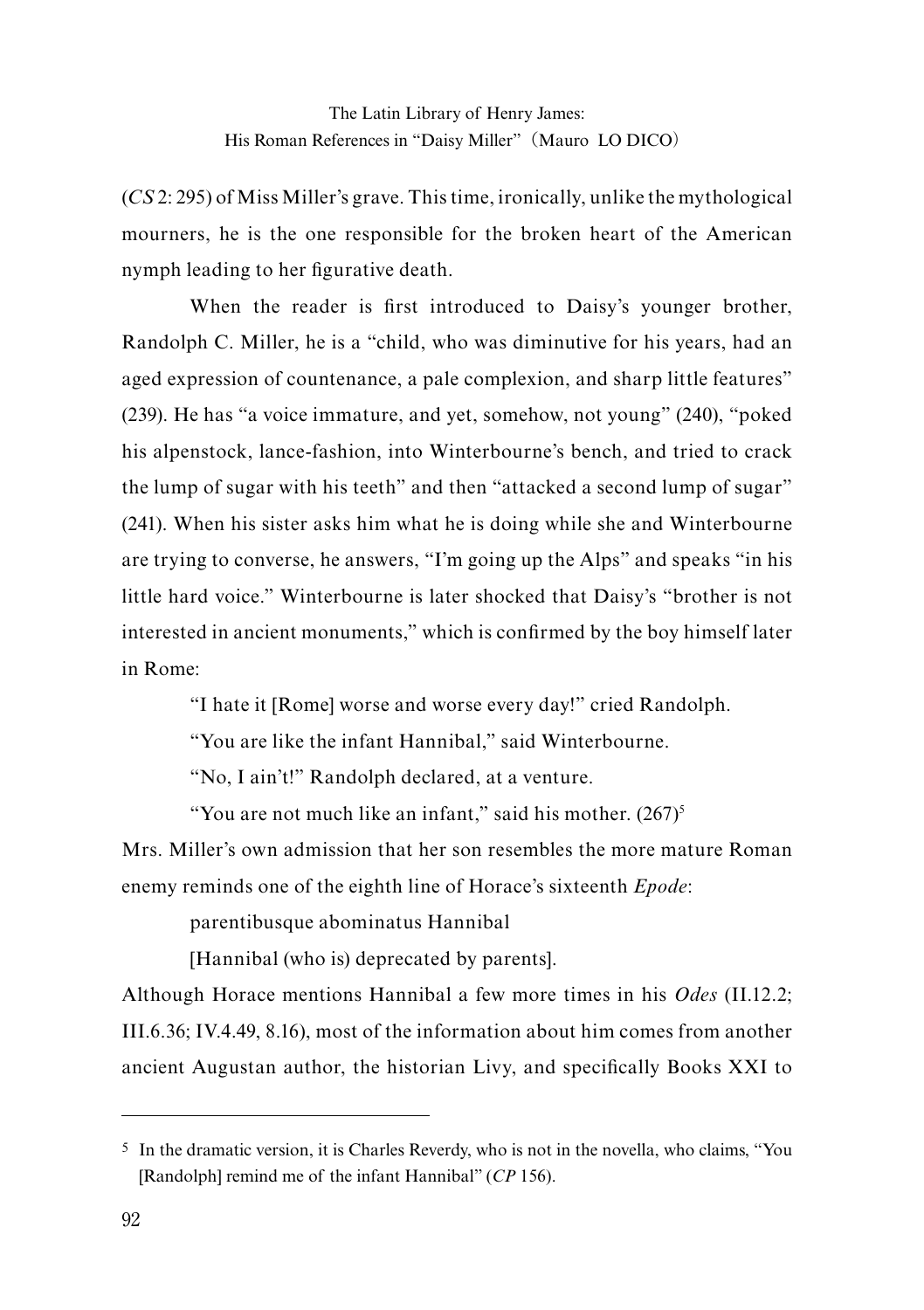## XXX.

Winterbourne assumes some Hannibalic traits too. Like the ancient invader from another continent, he too wrecks havoc in Italy (killing Daisy in his case), has "lived too long in foreign parts" (*CS* 2: 295), and returns home in the end. Military language is used, furthermore, when he decides to "advance farther, rather than retreat" (242) when meeting Daisy. This language is amplified in the play, for

when Aunt Louisa [Mrs. Costello] gives an order, it's a military command. She has ordered me [Winterbourne] up from Geneva, and I've marched at the word; but I'll rest a little before reporting at headquarters. (*CP* 127-8)

Returning to the tale, he "pursue<sup>[s]"</sup> Daisy by asking, "Are you – a – going over the Simplon?" (*CS* 2: 242), a pass through the Alps that Hannibal may have taken during his legendary crossing (Livy XXI.29-38). James was quite familiar with this route, since he himself took it in 1869 (*CLHJ 1855-1872* 2: 82, 113) and 1872-3 (*1872-1876* 1: 74, 84, 89, 308, 311-2, 315; 2: 9, 28). Even the narrator of another tale, "Travelling Companions," points the Simplon out (*CS* 1: 502), while the one of "At Isella" (615-21) as well as that of "Louisa Pallant" along with his nephew Archie (*CS* 3: 210) cross it. Later in the 1870s, a tunnel was built through Mt. Cenis (Vance 21, 273 n.36), another possible candidate for Hannibal's crossing. In a letter dated 9 December 1872 to his father, James also intended to "go probably on the 15th (a week hence) to Rome via Mt. Cenis" (*CLHJ 1872-1876* 1: 151; 159), the same route that his friend Lydia Ward von Hoffman (2: 54), his brother William (58), the family friends the Lombards (181) and his friend Elizabeth Boott took (3: 33). Not specifying any route in particular, "The Solution" also refers to Hannibal crossing the Alps (*CS* 3: 671).

This feat immortalized by Livy was painted by Joseph Mallord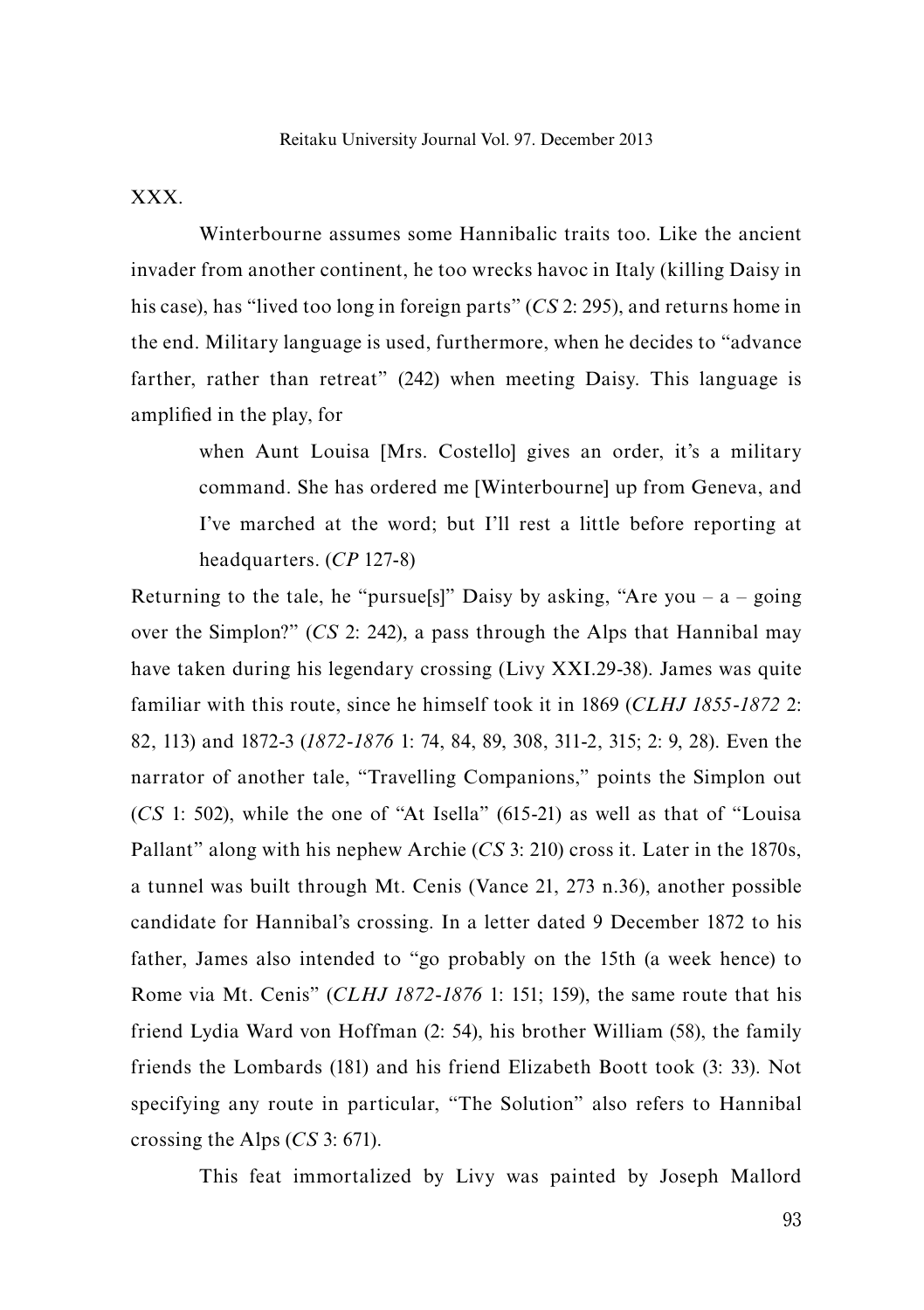William Turner in 1812, entitled S*now Storm: Hannibal and His Army Crossing the Alps.* The painting is usually interpreted as a reference to Napoleon Bonaparte's crossing of the Great St. Bernard Pass in May 1800. Alert to the visual arts, as well as a great admirer of Napoleon (he called himself as much before he died [*CN* 581-4; Edel "The Deathbed Notes of Henry James"]), James had his characters in "Daisy Miller" re-enact the same historical deed. For, as the dark and foreboding picture demonstrates (and as occurred to many of both Hannibal's and Napoleon's men), such an endeavour displays man's vulnerability to the elements, a foreshadowing of Daisy's fatal attack of Roman fever (*CS* 2: 293-5).

Like the narrative history of the Second Punic War (218-201 BC), inaction in Switzerland gradually leads to action in Italy. In James's stories, as in his life, the literal passage from the lofty mountain range to the hotter climate of Italy<sup>6</sup> represents the figurative stages of maturity – from youth, naivety and innocence to experience, reality and corruption (Deakin 13). Jamesian characters are often relatively passive and safe in the northern country, but face tragic events in the southern one. A good example comes from the last chapter of "The Lesson of the Master" (1888), where writer Paul Overt one summer, like Winterbourne,

returned to a quiet corner that he knew well, on the edge of the Lake of Geneva within sight of the towers of Chillon: a region and a view which he had an affection springing from old associations, capable of mysterious little revivals and refreshments [i.e., "Daisy Miller," James's first popular success]. Here he lingered late, till the snow was on the nearer hills, almost down to the limit to which he could climb

<sup>6</sup> In his American journals, James even uses Latin to describe the peninsula's climate: "into that cool pure Alpine air, out of the stifling *calidarium* of Italy" (*CN* 222-3).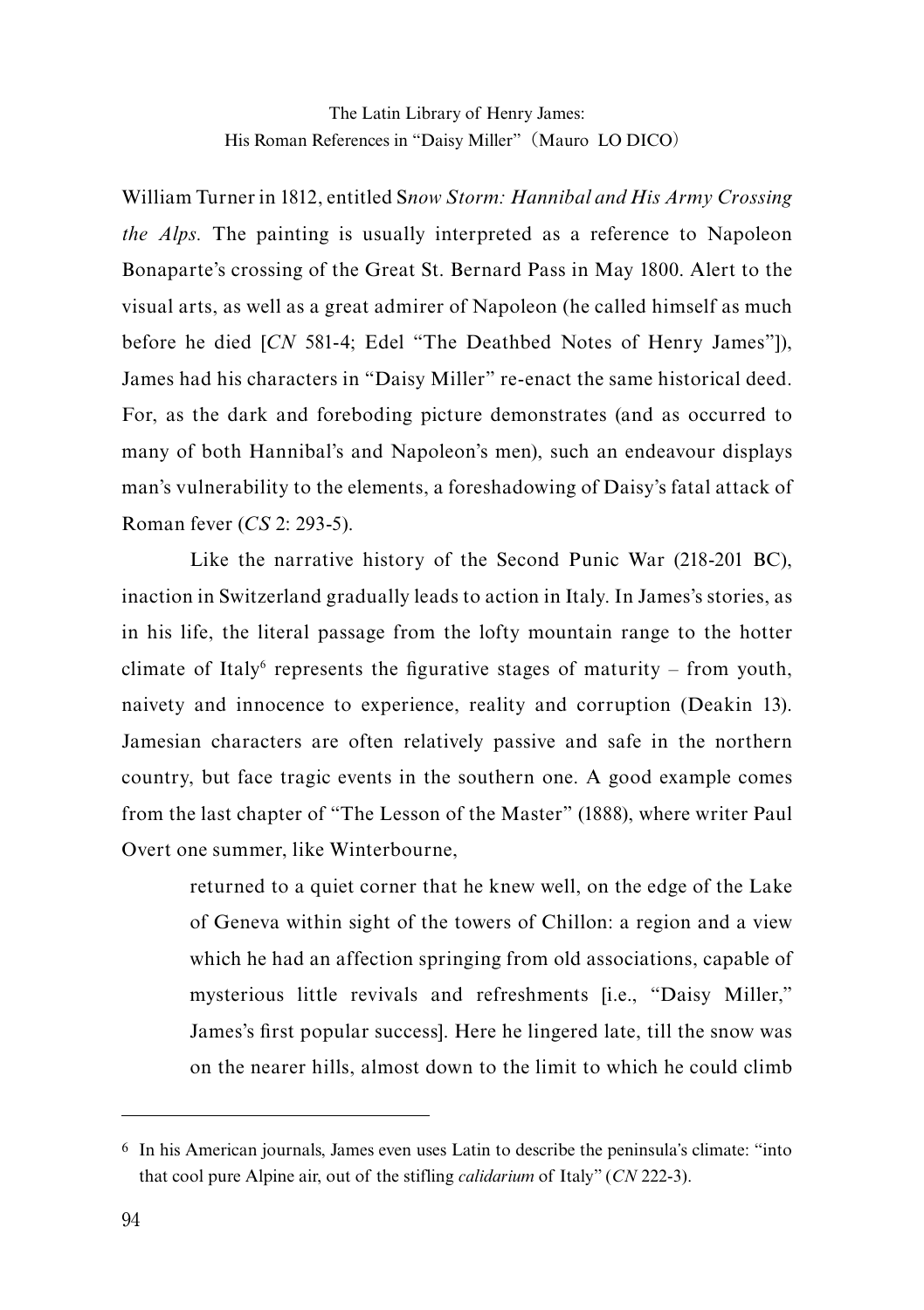when his stint was done, on the shortening afternoons. The autumn was fine, … (*CS* 3: 595)

Hannibal too, it should be noted, had begun his ascent in the fall (Livy XXI.35). After crossing the mountain range and spending a year in Italy (*CS* 3: 597), Overt learns that he lost his love, Marian Fancourt, to the hand of his mentor, Henry St. George, in marriage, almost as Winterbourne did with Daisy to Giovanelli. This motif reappears half a decade later in the second chapter of "The Chaperon" where Captain (note the military title) Bertram Jay

had just *popped over the Alps*. He inquired if *Rose* [as opposed to Daisy] had recent news of the old lady in Hill Street, and it was the only *tortuous* thing she had ever heard him say. (839; emphasis added).

When Jamesian characters cross the Alps from northern Europe, then, the harsh realities of life greet them in Italy, much like Livy's account of the Hannibalic War.

After Randolph, the next character to appear in "Daisy Miller" is the sophisticated assistant to the Millers, Eugenio. Although his name is Italian, its origin is Greek, Ευγἐνιος (Eugenios), meaning "well (εὖ) born (γενιος)." That Eugenio, an Italian Swiss (according to the play [*CP* 122], and not an Italian as John Carlos Rowe believes [247]), is serving Americans reflects the changing times. By the end of the nineteenth century European countries were beginning to lose some of their international clout to the United States. For a sophisticated European to act as courier to "very common" (*CS* 2: 250) and "hopelessly vulgar" (265) Americans, as Mrs. Costello labels the Millers, harkens back to ancient times when the less refined Romans had cultured Greek slaves as pedagogues, hence Eugenio's appellation. The narrator of "The Pupil," incidentally, makes this classical allusion to tutorship as well (3: 721). The relationship between Eugenio and the Millers, therefore, contains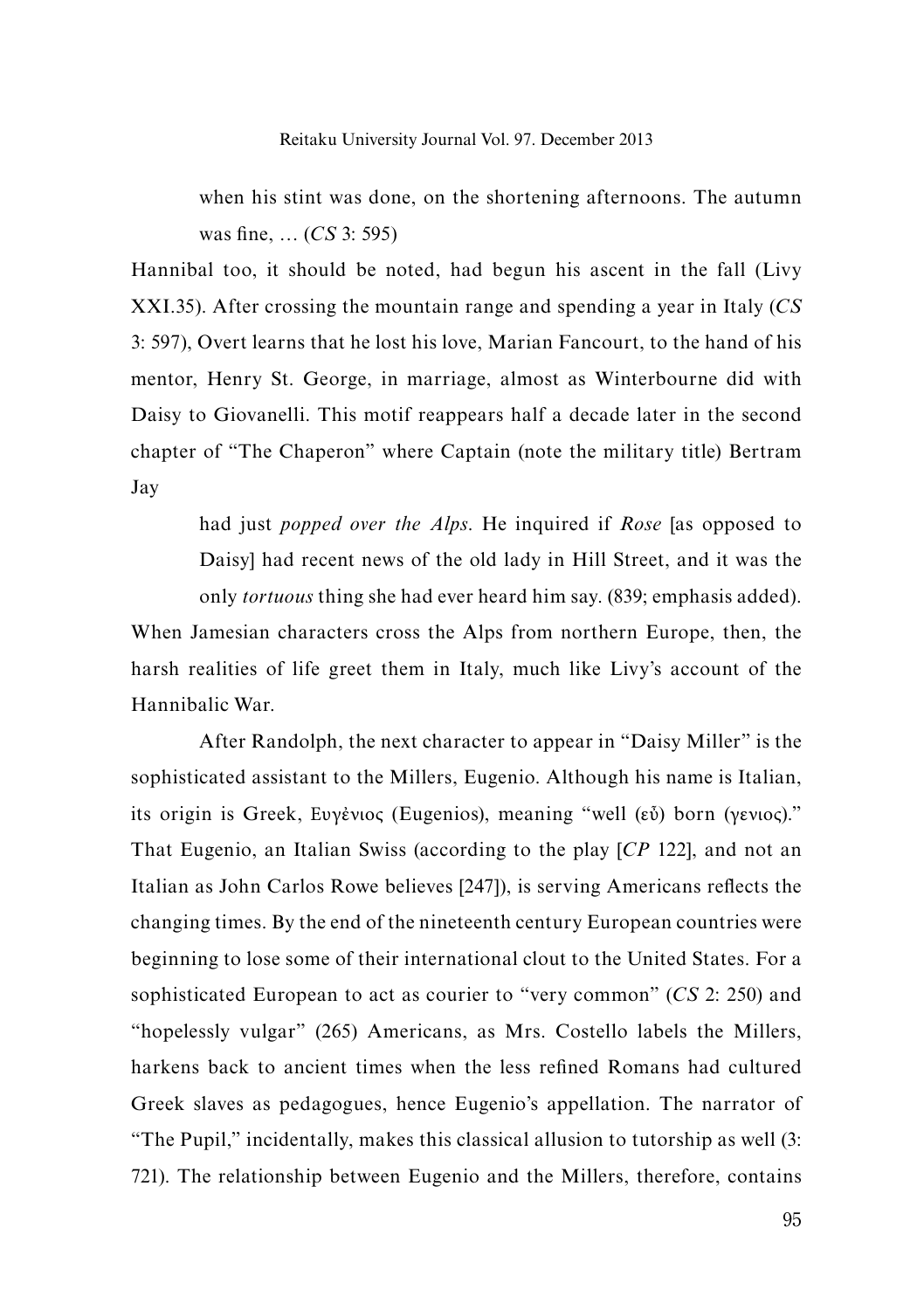two implications. The first is that America was Europe's cultural understudy, not unlike the way Horace himself described his Rome:

Graecia capta ferum victorem cepit et artis intulit agresti Latio (*Epist*. II.1.156-7)

[Captive Greece captured her fierce conqueror and introduced the arts to rustic Latium].

Second, the relationship represents an instance of *translatio imperii*, the medieval notion of a westward "transfer of power" from one dominant civilization to the next, beginning from as far back as Babylon and moving through a succession of empires such as Rome (Le Goff 36, 171-2). According to this idea, many (including James) by the end of the nineteenth century were increasingly viewing America as the eventual heir to British imperialism.

After Eugenio, the reader meets three other characters who also carry classical connotations. One is Daisy's mother, Mrs. Miller, who

was a very different type of maternity from that of the vigilant *matrons*  who massed themselves in the forefront of the social intercourse in the

dark old city at the other end of the lake" (*CS* 2: 258; emphasis added). This "preference for Latinate terms, a preference that sacrifices nominative precision for a more graphic composite," as Molten Deakin (18-9) comments on the use of the word "matrons," is used in comic juxtaposition to the next two women in the tale.

The first is Winterbourne's aunt, Mrs. Costello,<sup>7</sup> who

had a long pale face, a high nose, and a great deal of very striking white hair, which she wore in large puffs and rouleaux over the top of her head. (*CS* 2: 250)

In the play, moreover, "her hair is very high" (*CP* 127) and it is "done like an

<sup>7</sup> This name, incidentally, is Irish and not Italian as John Carlos Rowe again claims (247).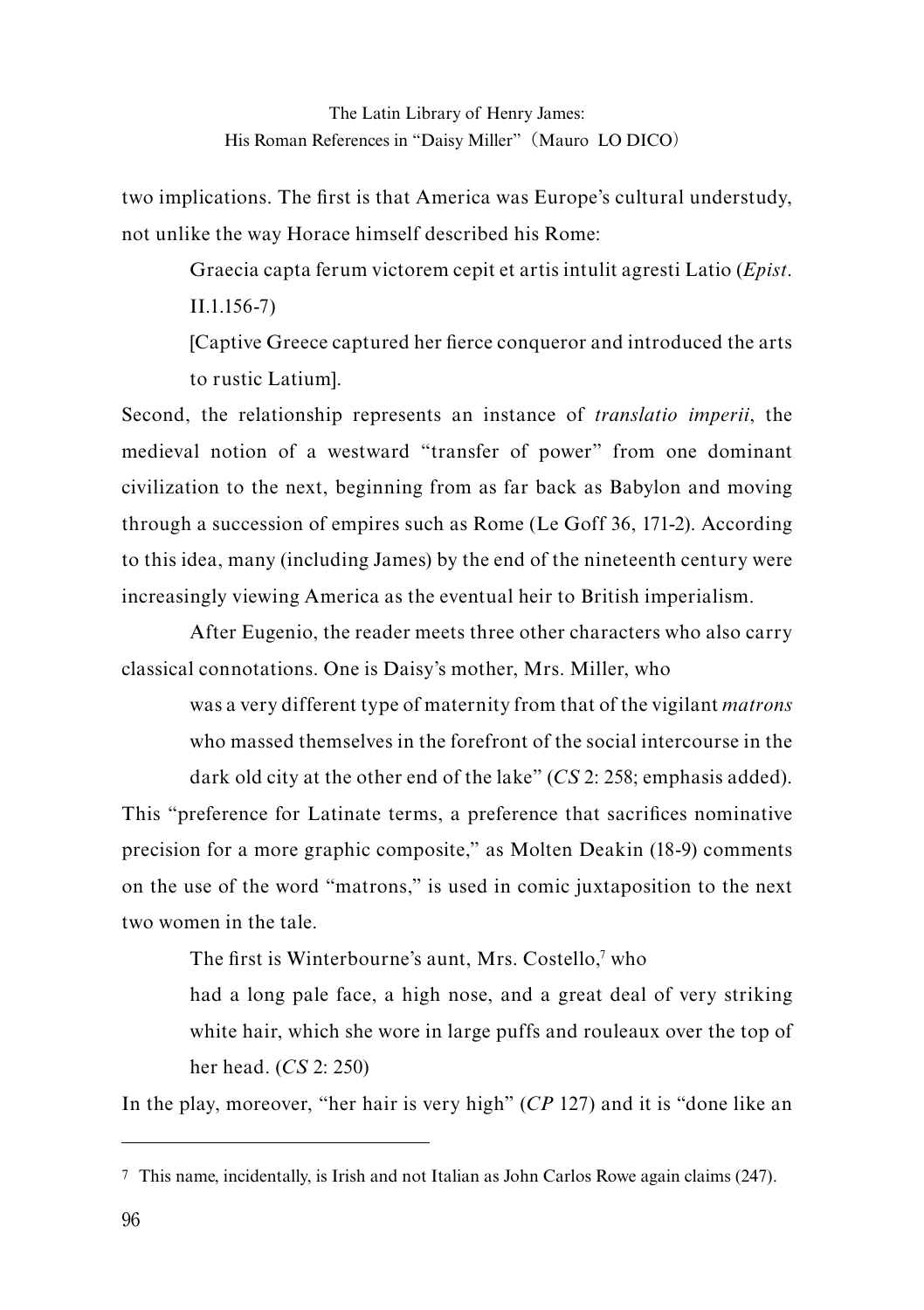*old* picture" (138; emphasis added). This description perfectly represents the faces and fashion of the ancient Roman ladies from the end of the first century AD to the beginning of the second, the most famous piece of evidence being the Fonseca bust in the Capitoline Museum in Rome. At the beginning of the third chapter, she also claims that the Millers "are bad enough to dislike, at any rate; and for *this short life* that is quite enough" (*CS* 2: 265; emphasis added), a reference to Horace's famous *carpe diem* ("seize the day") theme best represented by his *Ode* I.11.

The last woman is Mrs. Walker, Winterbourne's friend, who appears only in the second, Roman half of the novella and is described in imperial terms. When Daisy is walking in the streets with Giovanelli, for instance, Winterbourne overtakes them "and, offering the young girl his hand, told her that Mrs. Walker had made an *imperious* claim upon his society" (*CS* 2: 276; emphasis added). Then, when they fail to persuade Daisy to return home with them, Mrs. Walker "drove *majestically* away" (278; emphasis added).

This type of vocabulary is used by Daisy as well, when, earlier, Winterbourne states that he will accompany both her and her Italian companion on their walk, to which Daisy replies:

"I don't like the way you say that," said Daisy. "It's too *imperious*."

"I beg your pardon if I say it wrong. The main point is to give you an idea of my meaning."

The young girl looked at him more gravely, but with eyes that were prettier than ever. "I have never allowed a gentleman to *dictate* to me, or to interfere with anything I do." (272; emphases added)

This "imperial" language does not appear in the first, Swiss half of the story. That it does in the second, Roman one is a reflection of the American progression from republic toward empire, a parallel between both (ancient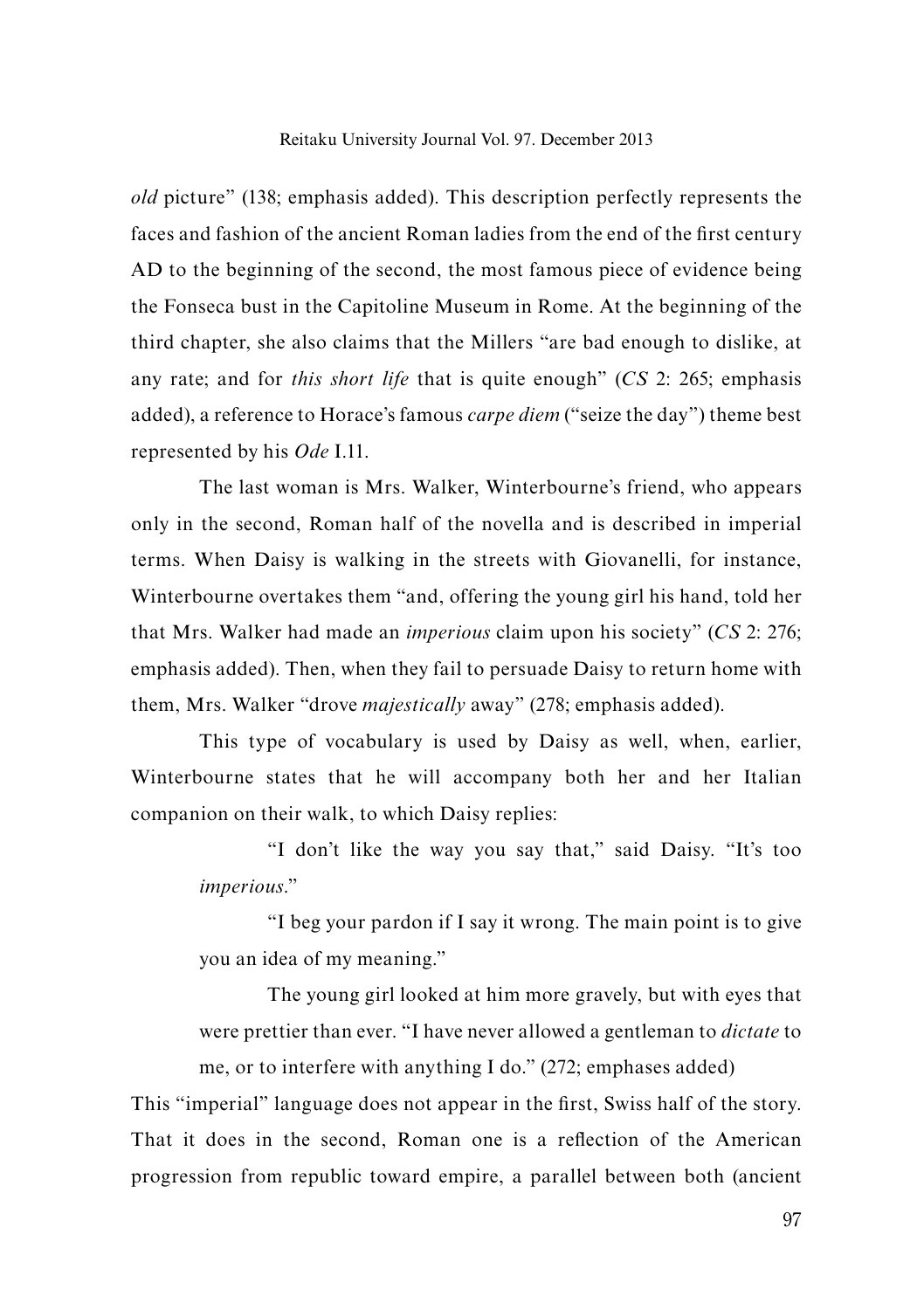and modern) countries that gradually manifests itself in this text. Daisy's use of these terms is negative, however, resisting the idea of imperiousness as tyrannical in the manner of those like Tacitus, nostalgic for republican polity and probity. What is even more poignant is that it was republican rather than imperial Rome that appealed to the early United States. There is, therefore, the insinuation here that as America grows in power it also degenerates, a modern instance of the myth of Rome best exemplified by the decadent contrast between Livy's earlier, virtuous republic and Tacitus's later, evil empire.<sup>8</sup>

Set in the Italian capital, the latter half of the novella takes place naturally around many of its glorious ruins. The first is the Pincian Hill, where some ancient Roman families owned villas. The appropriately named Mrs. Goldie of "The Solution," incidentally, who has three daughters, one of whom is called Augusta, perhaps after the emperor Augustus's wife, also "had a house on the Pincian Hill" (*CS* 3: 665). It is here where Daisy has an appointment with her modern Roman companion, Giovanelli (2: 269-71). After she rejects Mrs. Walker's warning to return with her immediately, the latter's "carriage was traversing that part of the Pincian Garden which overhangs the wall of Rome and overlooks the beautiful Villa Borghese" (278). That barrier is the Aurelian Wall, constructed by the third century emperor after whom it is named. The third chapter then ends nearby, namely around the Pincian Gate, where James himself once stayed at a hotel in 1873 (*CLHJ 1872-1876* 1: 188, 190), visited (241), enjoyed (2: 99, 100, 102) and later missed (*1876-1878* 1: 19-20).

At the beginning of the last chapter, Winterbourne demonstrates how

<sup>8</sup> See Bondella for a survey of the myth of Rome throughout Western history, and Malamud for an analysis of it in the American context.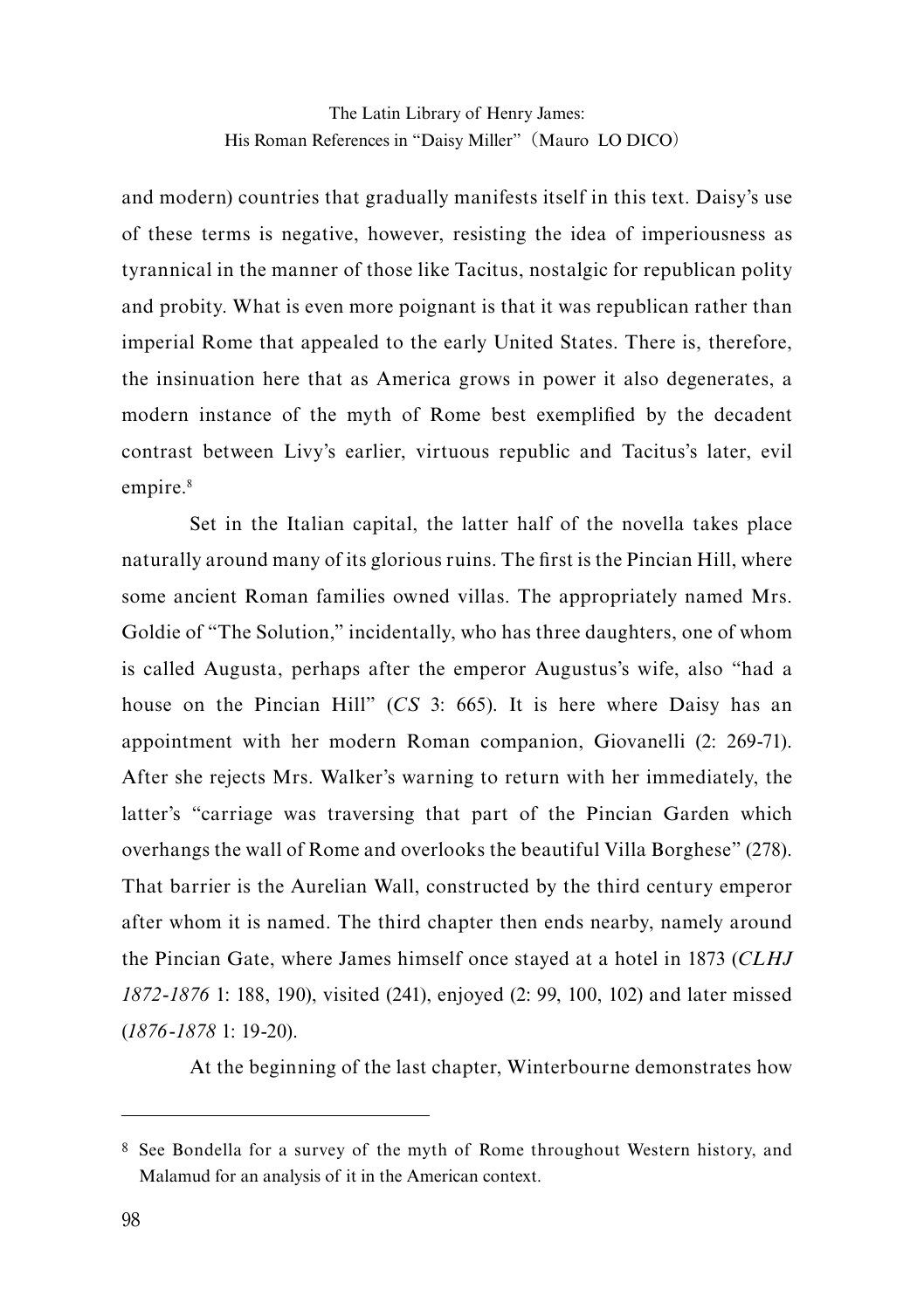socially sensitive he is to all of these parallels between ancient Rome and nineteenth century America by advising Daisy that "when you deal with natives you must go by the custom of the place" (*CS* 2: 281).9 James simply could not resist including the famous quotation

si fueris Romae, Romano vivito more

si fueris alibi, vivito sicut ibi,

most popularly translated in English as "when in Rome, do as the Romans do," attributed to St. Ambrose, the fourth century Bishop of Milan by Jeremy Taylor in his *Ductor Dubitantium, or the Rule of Conscience . . .* (1660). The novelist also could not resist labeling Giovanelli as Daisy's "cicerone" (*CS* 2: 290), the etymology deriving from the name of the illustrious Roman orator Cicero, when "guide" would have sufficed. This last episode also occurs on the Palatine (288-90), where the famous ancient statesman lived (Cerutti). That the Sabine women were violated here and "the Temple of Cybele, the great mother goddess, whose male priests practiced orgiastic ceremonies that ended in a frenzy of blood-letting and emasculation" (Deakin 9), stood at this hill are not coincidences either.

James then transitions from ancient history and archaeology to classical mythology, continuing to shift between these disciplines so often until the end of the story that the difference between reality and fiction begins to blur, not unlike the first books of Livy's "history." The reader learns, for instance, that "[a] week afterwards he [Winterbourne] went to dine at a beautiful villa on the Caelian Hill" (*CS* 2: 290), one of the legendary seven in

<sup>9</sup> James had also revealingly confused the United States and Rome in a letter to his friend Jane Norton dated 18 February 1873: "It doesn't make very 'middling' American society any better to be disporting itself against a Roman background" (*CLHJ 1872-1876 1: 223*). Lady Champer of "Miss Gunton of Poughkeepsie" also compares both civilizations (CS 5: 214).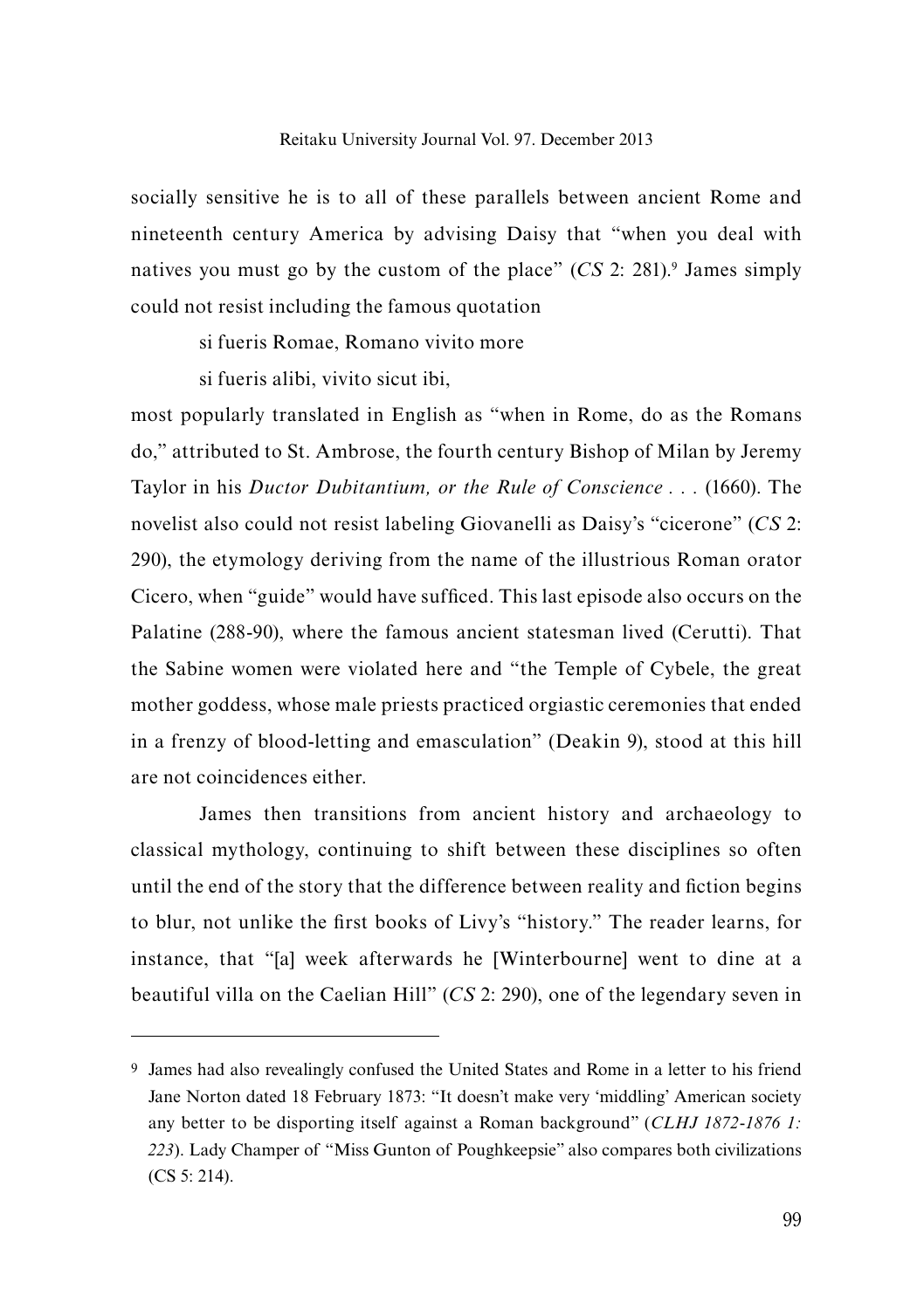Rome. The Villa Celimontana, or Villa Mattei, is located there and is presumably the "beautiful" building in question. On 1 February 1873 James had lunch there, the residence at the time of his friend, the Baroness von Hoffmann (née Lily Ward), and her husband, the Baron Richard von Hoffmann (*CLHJ 1872-1876* 1: 203, 207, 293; 2: 75). Within its grounds is also where the second king of Rome, Numa Pompilius, would meet the nymph Egeria (Kraan), who would give him wise counsels and whom he eventually married (Plut. *Num*. IV, VIII; Ov. *Fast*. III.154, 262, 275-6; *Met*. XV.479-551).10 That Winterbourne does not notice Daisy's constant flirtations with him throughout the story (*CS* 2: 247, 273, 277, 281, 293), her way of communicating her true feelings towards him, seems to be an ironic reworking of this myth.

For, although Winterbourne thinks he "offered you [Daisy] advice" (282), the roles are in fact reversed. Like Egeria, Daisy offers romantic opportunities for Winterbourne to seize, from implying wanting to be accompanied to the Château de Chillon (247), to asking him whether he believes she is engaged to Giovanelli in an attempt to learn what his true feelings are for her (292-3). In the play, unlike the novella, Winterbourne actually realizes as early as at Vevey that "[i]f I should never know her in America, it seems to me a reason for *seizing the opportunity here*" (*CP* 135; emphasis added), another reference to Horace's *carpe diem* philosophy. At first Winterbourne, although taken somewhat aback by her directness, accepts these advances; yet, he gradually begins to decline them, not because his attraction to Daisy diminishes, but rather in the face of pressure from the American expatriate community. Repressed, he accuses her of being a "flirt"

<sup>10</sup> Later, in 1899, James visited Diana's place of worship at Lake Nemi, just south of Rome, where Egeria's sacred fount was located, the source for his novel *The Sacred Fount* (Edel *Henry James* 4: 296-8), which also contains a reference to the nymph (*N* 5: 24), as does the tale "The Madonna of the Future" (CS 1: 749).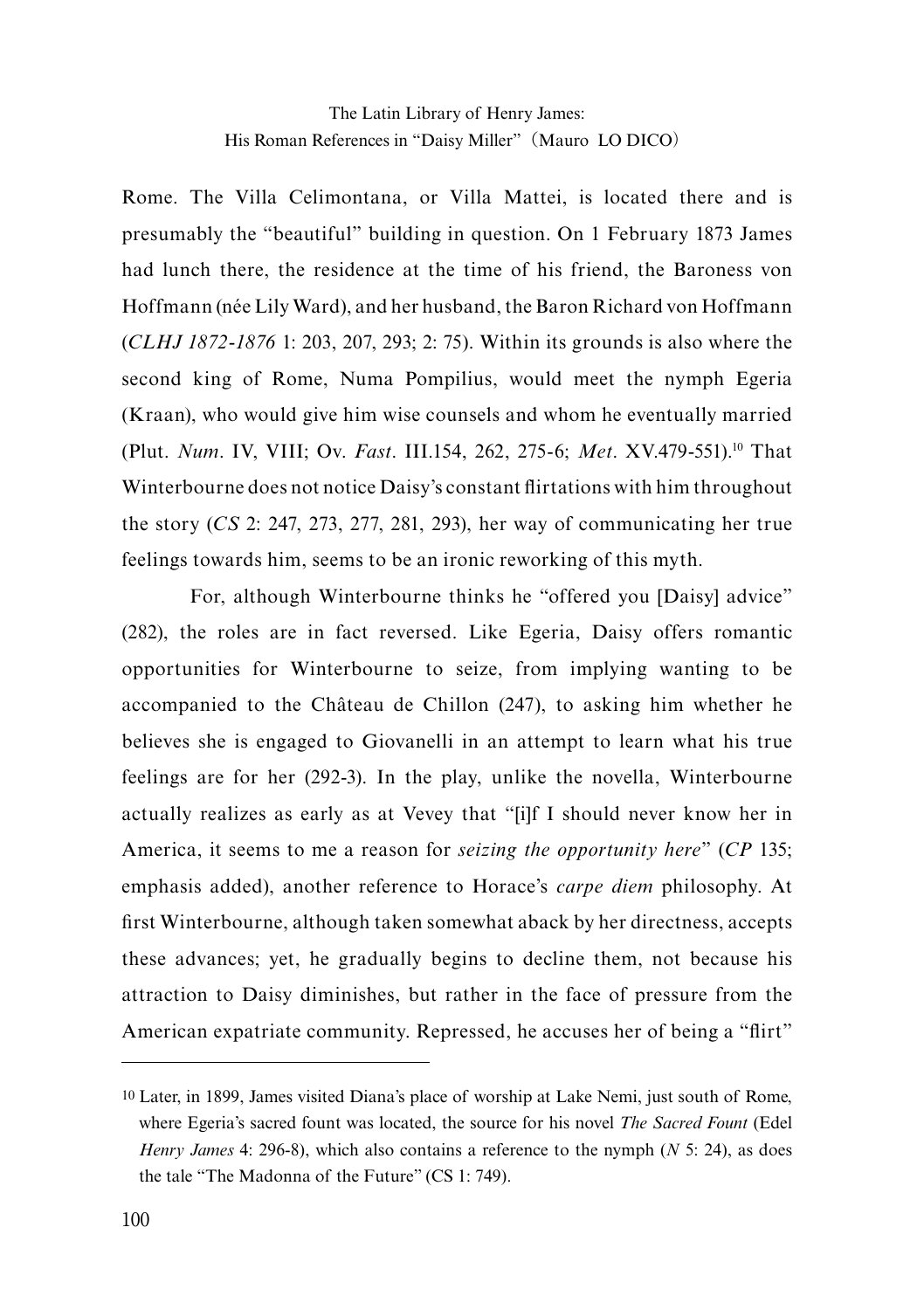(*CS* 2: 247, 273, 293) – to which Daisy even admits at one point (281). She, in turn, constantly teases him of being so "stiff" (280-1, 289) that at first "[s]he asked him if he was a 'real American;' she wouldn't have taken him for one; he seemed more like a German" (243). For his part, Winterbourne is sufficiently persuaded to feel "that he had lived at Geneva so long that he had lost a good deal; he had become dishabituated to the American tone" (246). Though he continues to scold her for not doing as the Romans do when in Rome, she is in effect trying to help him regain his identity. Daisy continues along this path until her demise, which Winterbourne dearly regrets, an ending similar if not ironic to that of the Roman myth, where it is Numa who eventually perishes instead, leaving his wife so broken-hearted that her tears transform her into a spring on the Caelian, where Winterbourne had dined.

After his dinner, Winterbourne strolls through the Arch of Constantine and the Forum at night where "[t]here was a waning moon in the sky, and *her* radiance was not brilliant, but *she* was veiled in a thin cloud-curtain which seemed to diffuse and equalize it" (290; emphasis added). To genderise the Earth's satellite is to associate it with the goddess Luna (Greek Selene) or the other divinity with lunar characteristics, Diana (Greek Artemis).

Returning to history and archaeology, Winterbourne enters the Colosseum where he stumbles upon Daisy and Giovanelli. Although Daisy notices someone, she does not realize that it is Winterbourne, commenting, "Well, he looks at us as one of the old lions or tigers may have looked at the Christian martyrs!" (291). When she discovers his identity, she exclaims, "He saw me – and he cuts me" as a gladiator in very same spot would have done centuries ago. The narrator equally notes, "[b]ut he wouldn't cut her."11

This scene ends with one last mythological allusion. When Winterbourne reminds Daisy to take her medicine to counter malaria, she answers,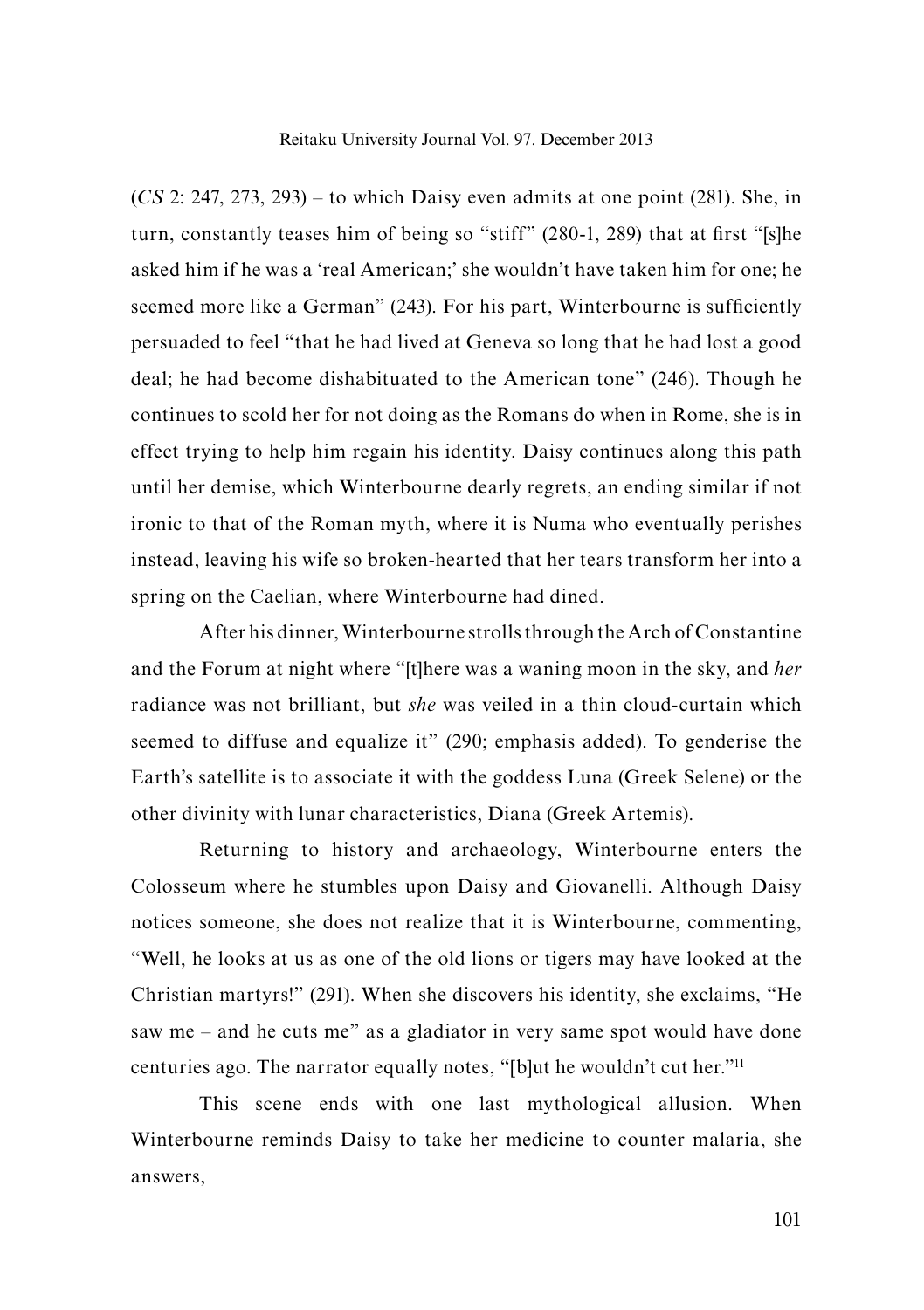"*I don't care,*" said Daisy, in a little strange tone, "whether I have Roman fever or not!" Upon this the *cab*-driver cracked his whip, and they rolled away over the desultory patches of the *antique* pavement. (293; emphasis added)

The insolence that is projected here along with the image of a carriage carrying its passenger off to her death along an ancient Roman road resonates with the myth of Phaëton in Ovid's *Metamorphoses* (I.746-II.339) and mentioned briefly by Horace as well (*Carm*. IV.11.25-26). When she eventually dies as a result of her carelessness (like Phaëton), Daisy is buried "in the little Protestant cemetery, in an angle of the wall of imperial Rome" (CS 2: 294). This is the same Aurelian Wall mentioned in the scene at the Pincian Gate above. Beautifully presented in terms of setting then, just like the circuit that encircles ancient Rome, Daisy's Roman holiday has come full circle.

This cycle, as a result, demonstrates a unity that can only be achieved through such a classical reading. That the novella begins and ends with scenes from the Metamorphoses is no coincidence either, while the inclusions of Cicero, Virgil, Horace, Livy, and Tacitus in between this Ovidian framework further emphasize James's homage to Latin literature.12 Taken together with its non-literary Roman aspects as well, such as art, architecture and archaeology, the tale becomes a celebration of Roman culture as a whole. As already mentioned, "Daisy Miller" was James's first popular success, a fact to

<sup>11</sup> In the New York edition (1907-9) Daisy exclaims, "he cuts me dead" (*NYE* 18: 86). When Herbert Dodd of "The Bench of Desolation" (1909-10) meets Captain Roper, he too "'cut[s] him dead'" (CS 5: 885), another tribute to "Daisy Miller." What is more, Dodd's memory of "the playmates of his youth used to pretend to settle by plucking the petals of a daisy" (887).

<sup>12</sup> Plutarch may even be included in this list since, although he wrote in Greek, his subject matter (Numa Pompilius) is Roman.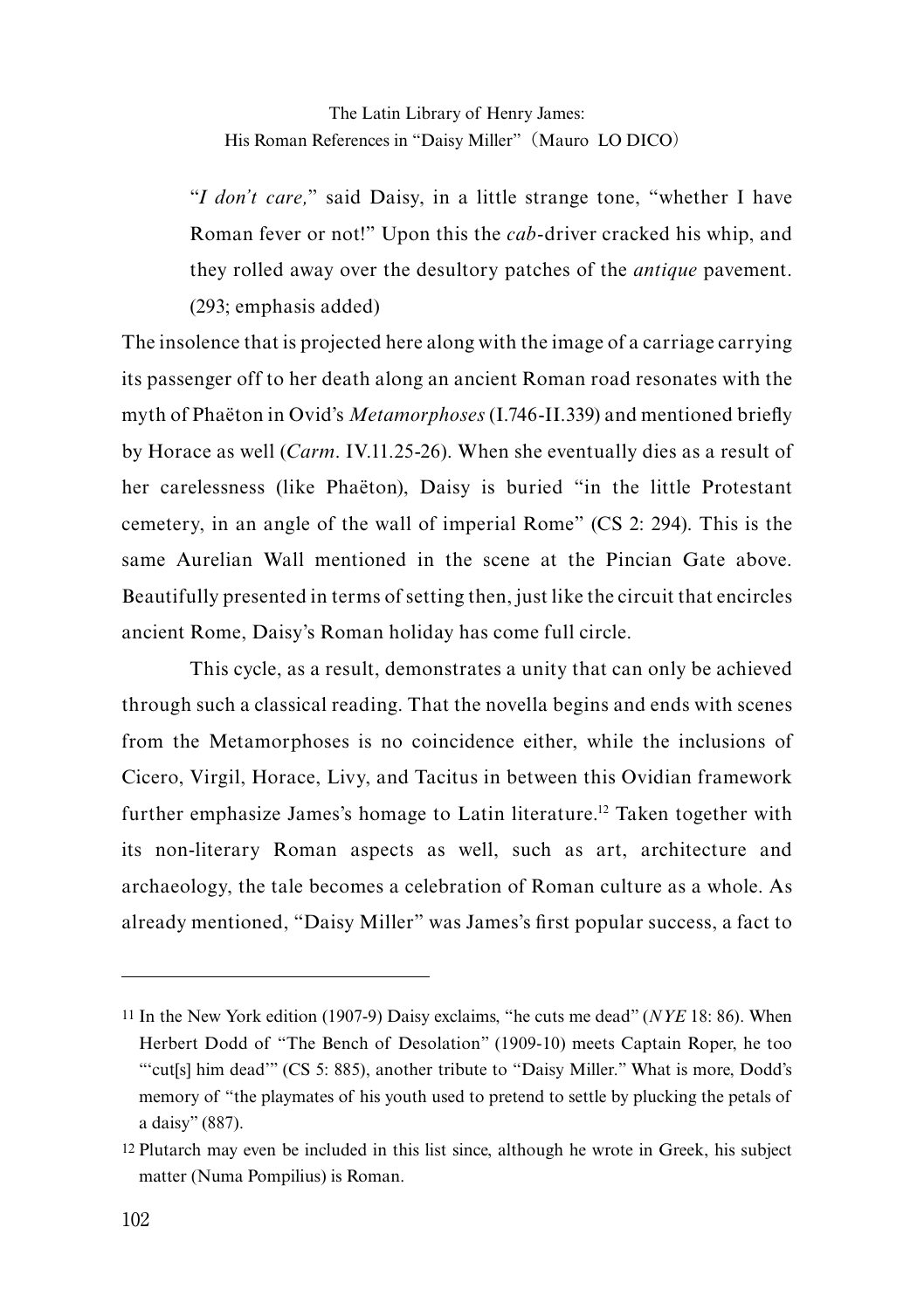a large degree attributable to the imitation of these ancient authors. This text, therefore, acts as an important, formative precursor in terms of style and technique to the crowning achievement of his so-called "early phase" (1864- 81), a novel this time, T*he Portrait of a Lady* (1880-1), which is also largely set in Rome and contains no less than yet another reference from Ovid's epic (McCollough 313-4).

## **Bibliography**

Primary Sources

- Classics (All abbreviations of ancient authors and their works follow those in the fourth edition of the *Oxford Classical Dictionary* [2012].)
- Hesiod. *Theogonia, Opera et Dies, Scutum, Fragmenta Selecta*. Eds. Friedrich Solmsen *et al*. 3rd ed. Oxford: Clarendon, 1990. Oxford Classical Texts.
- Horace. *Q. Horatius Flaccus: Opera*. Ed. D. R. Shackleton Bailey. 4th ed. Leipzig: Teubner, 2008. Bibliotheca Tevbneriana.
- Ovid. *Fastorvm Libri Sex.* Eds. E. H. Alton, D. E. W. Wormell and E. Courtney. 4th ed. Leipzig: Teubner, 1997. Bibliotheca Tevbneriana.
- ---. *P. Ovidi Nasonis Metamorphoses*. Ed. R. J. Tarrant. Oxford: Clarendon, 2004. Oxford Classical Texts.
- Plutarch. *Plvtarchvs: Vitae parallelae III.2*. Ed. Claes Lindskog and Konrat Ziegler. 2nd ed. Leipzig: Teubner, 1973. Bibliotheca Tevbneriana.
- Virgil. *P. Vergili Maronis Opera*. Ed. Roger A. B. Mynors. Oxford: Clarendon, 1969. Oxford Classical Texts.

# Henry James

*CLHJ 1855-1872 – The Complete Letters of Henry James, 1855-1872*. Eds. Pierre A. Walker and Greg W. Zacharias. U of Nebraska P, 2006. 2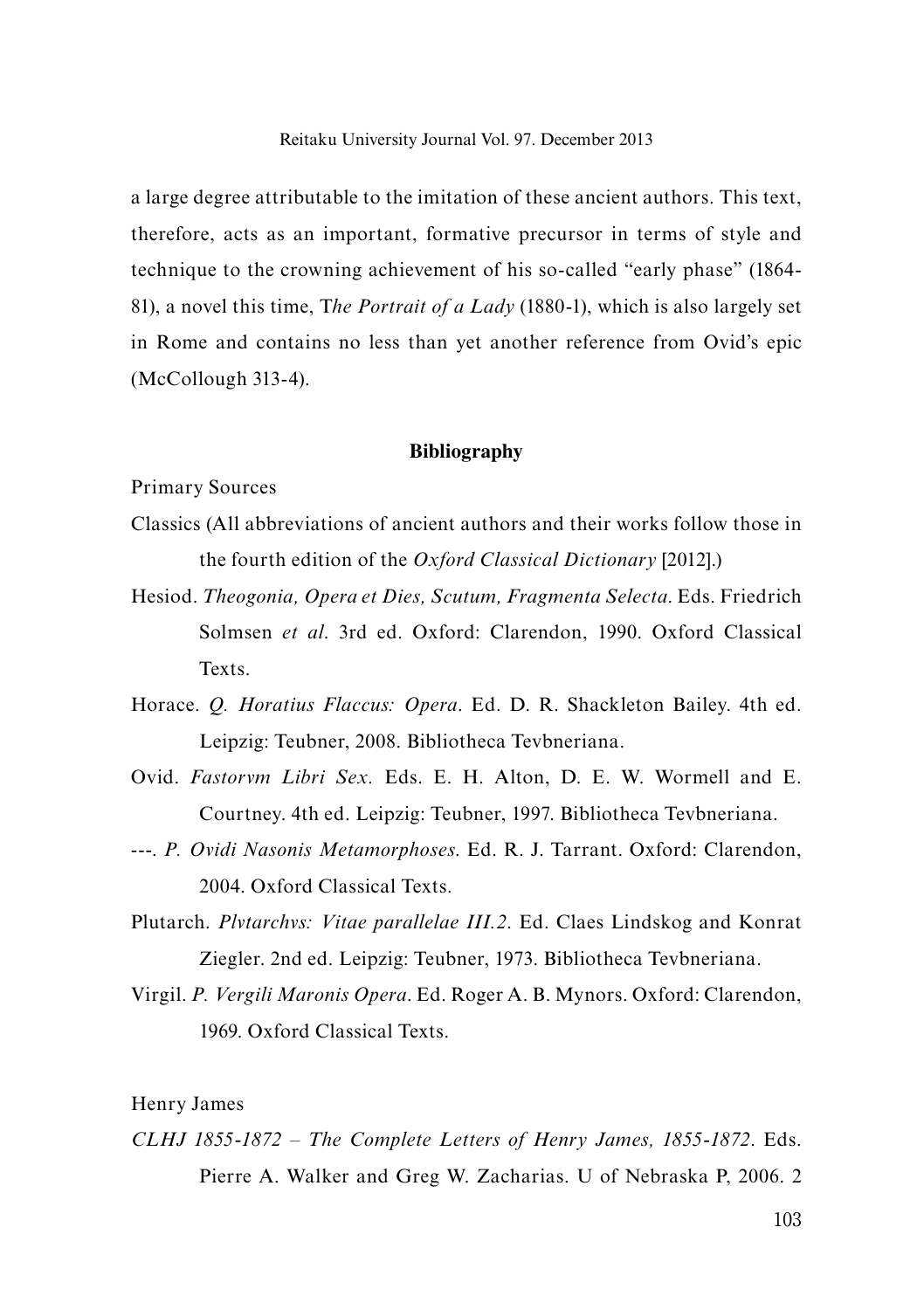vols.

- *CLHJ 1872-1876* The Complete Letters of Henry James, 1872-1876. Eds. Pierre A. Walker and Greg W. Zacharias. U of Nebraska P, 2009-11. 3 vols.
- *CLHJ 1876-1878 The Complete Letters of Henry James*, 1876-1878. Eds. Pierre A. Walker and Greg W. Zacharias. U of Nebraska P, 2012. 2 vols.
- *CN The Complete Notebooks of Henry James*. Eds. Leon Edel and Lyall H. Powers. Oxford: Oxford UP, 1987.
- *CP The Complete Plays of Henry James*. Ed. Leon Edel. London: Rupert Hart- Davis, 1949.
- *CS Complete Stories*. Eds. Jean Strouse *et al*. New York: Library of America, 1996- 99. 5 Vols.
- *CTW Collected Travel Writings*. Ed. Richard Howard. New York: Library of America, 1993. 2 Vols.
- *N Novels*. Eds. William T. Stafford *et al*. New York: Library of America, 1983- 2011. 6 Vols.
- *NYE The Novels and Tales of Henry James*. Ed. Henry James. New York: Charles Scribner's Sons, 1907-9. 26 Vols.

Secondary Sources

- Bisztray, George. "The Role of Rome in Hawthorne's *The Marble Faun* and Henry James's *Daisy Miller*." *Rivisti di Studi Italiani* 9 (1991): 43-52.
- Block, Elizabeth. "The Rome of Henry James." Patterson, Annabel, ed. *Roman Images: Selected Papers from the English Institute, 1982*. Baltimore: John Hopkins UP, 1984.141-62.
- Bondanella, Peter. The *Eternal City: Roman Images in the Modern World*. Chapel Hill & London: U of North Carolina P, 1987.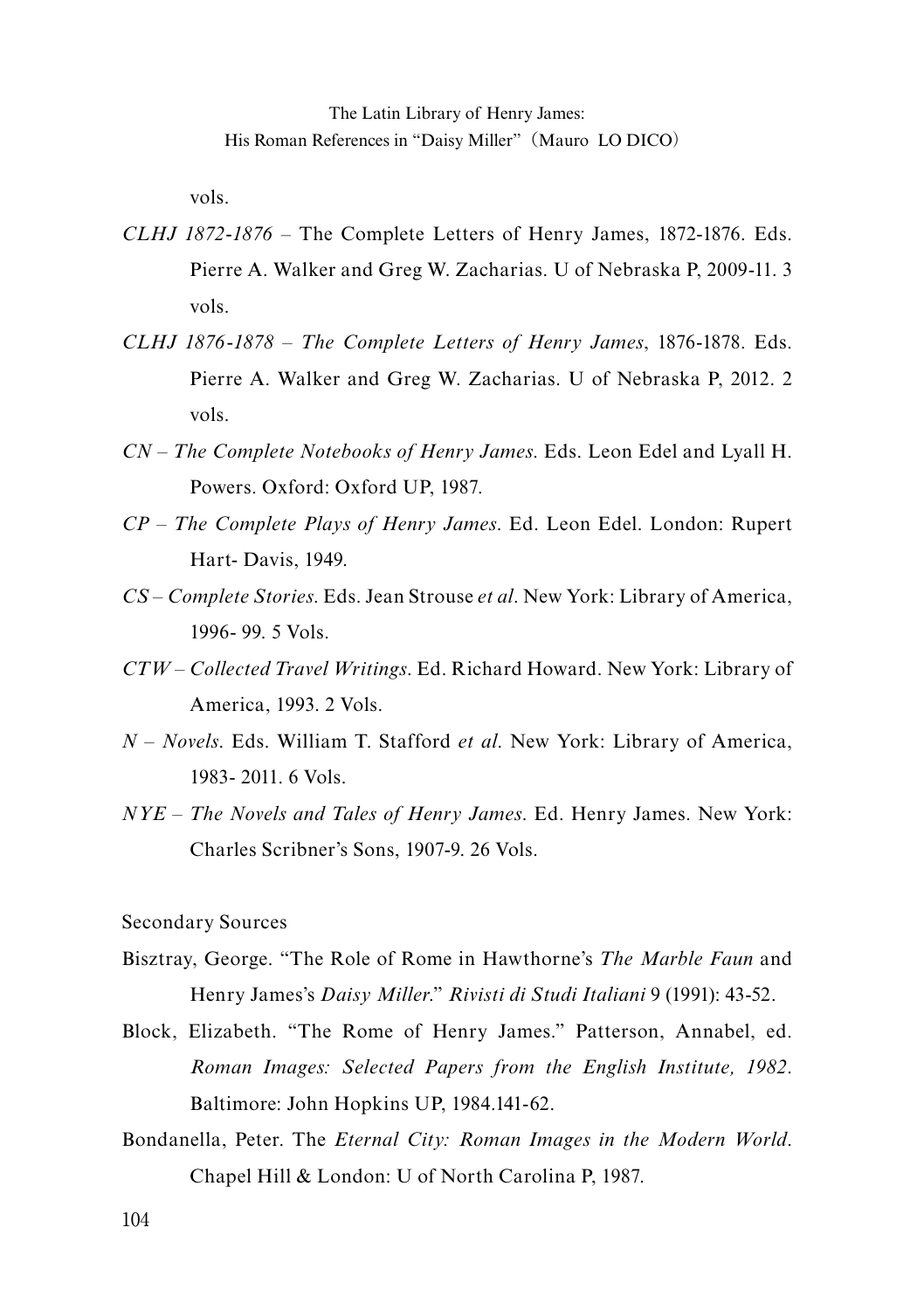- Cerutti, Steven M. "The Location of the Houses of Cicero and Clodius and the Porticus Catuli on the Palatine Hill in Rome." American Journal of Philology 118.3 (1997): 417-26.
- Claggett, Shalyn. "Narcissism and the Conditions of Self-knowledge in James's 'The Jolly Corner'." *Henry James Review* 26.2 (Spring 2005): 189-200.
- Deakin, Motley. "Two Studies of Daisy Miller." *Henry James Review* 5.1 (Fall 1983): 2-28.
- Edel, Leon. "The Deathbed Notes of Henry James." *Atlantic Monthly Atlantic Monthly* June 1968. Web. 23 Dec. 2012.
- ---. *Henry James*. Philadelphia: J. B. Lippincott, 1953-72. 5 vols.
- Kaplan, Fred. *Henry James: The Imagination of Genius: A Biography*. Baltimore and London: John Hopkins UP, 1992.
- Kraan, Guus van der. "Juvenal I, 3, 10-20: The Location of Egeria's Abode." *Mnemosyne* 54 (2001): 472-75.
- Laschinger, Verena. "Feasting on the Fruits of the Mulberry Tree: The Metamorphoses of Henry James's *Pyramus and Thisbe*." *Passionate Politics: The Cultural Work of American Melodrama from the Early Republic to the Present*. Ed. Ralph J. Poole and Ilka Saal. Newcastle: Cambridge Scholars Publishing, 2008. 91-108.
- Le Goff, Jacques. *Medieval Civilization: 400-1500*. Trans. Julia Barrow. Oxford & Malden, Massachusetts: Blackwell, 1988. Trans. of *La civilisation de l'Occident médiéval*. Paris: Arthaud, 1964.
- Malamud, Margaret. *Ancient Rome and Modern America*. West-Sussex: Wiley- Blackwell, 2009.
- McCullough, Joseph B. "Madame Merle: Henry James's 'White Blackbird'." *Papers on Language and Literature: A Journal for Scholars and Critics of Language and Literature* 11 (1975): 312-6.